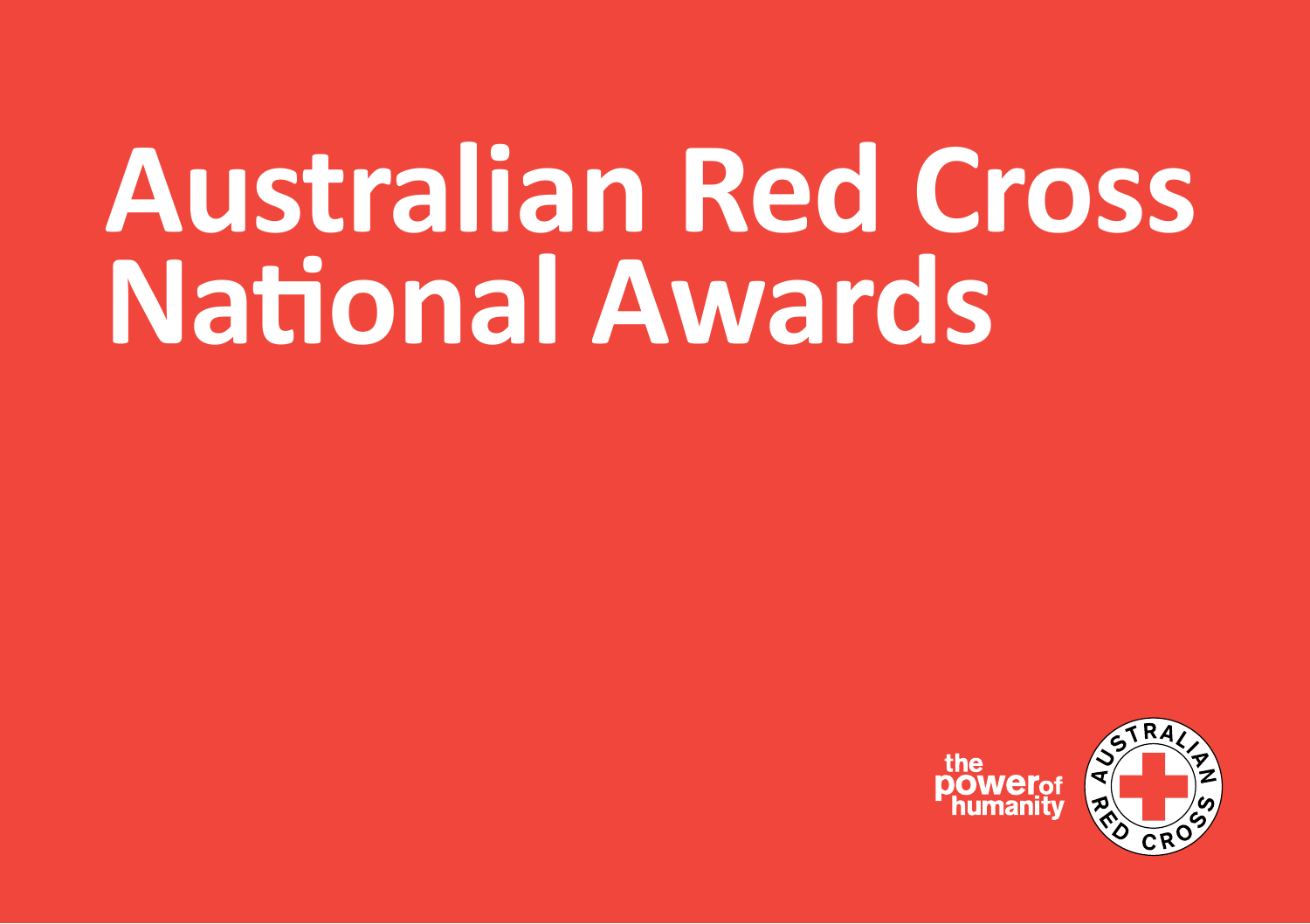Australian Red Cross values the tremendous contributions our members, volunteers and staff make as champions of humanity in bringing aid to vulnerable people and advancing the organisation's reputation and operations.

The Red Cross National Awards are a way to recognise special achievements by Red Cross People, with awards going to those who display exceptional leadership, service or performance through their contributions to Red Cross and the community.

Information about the nine national awards that members, volunteers and staff can be nominated for is provided here. Nominations can be submitted twice annually and **all nominations must be submitted to the State or Territory Awards Committee before going to the National Awards Committee.** 

State and Territory committees traditionally meet three weeks before the national committee cut off dates. You can contact members@redcross.org.au to be put in touch with your State or Territory Awards Committee Secretary.



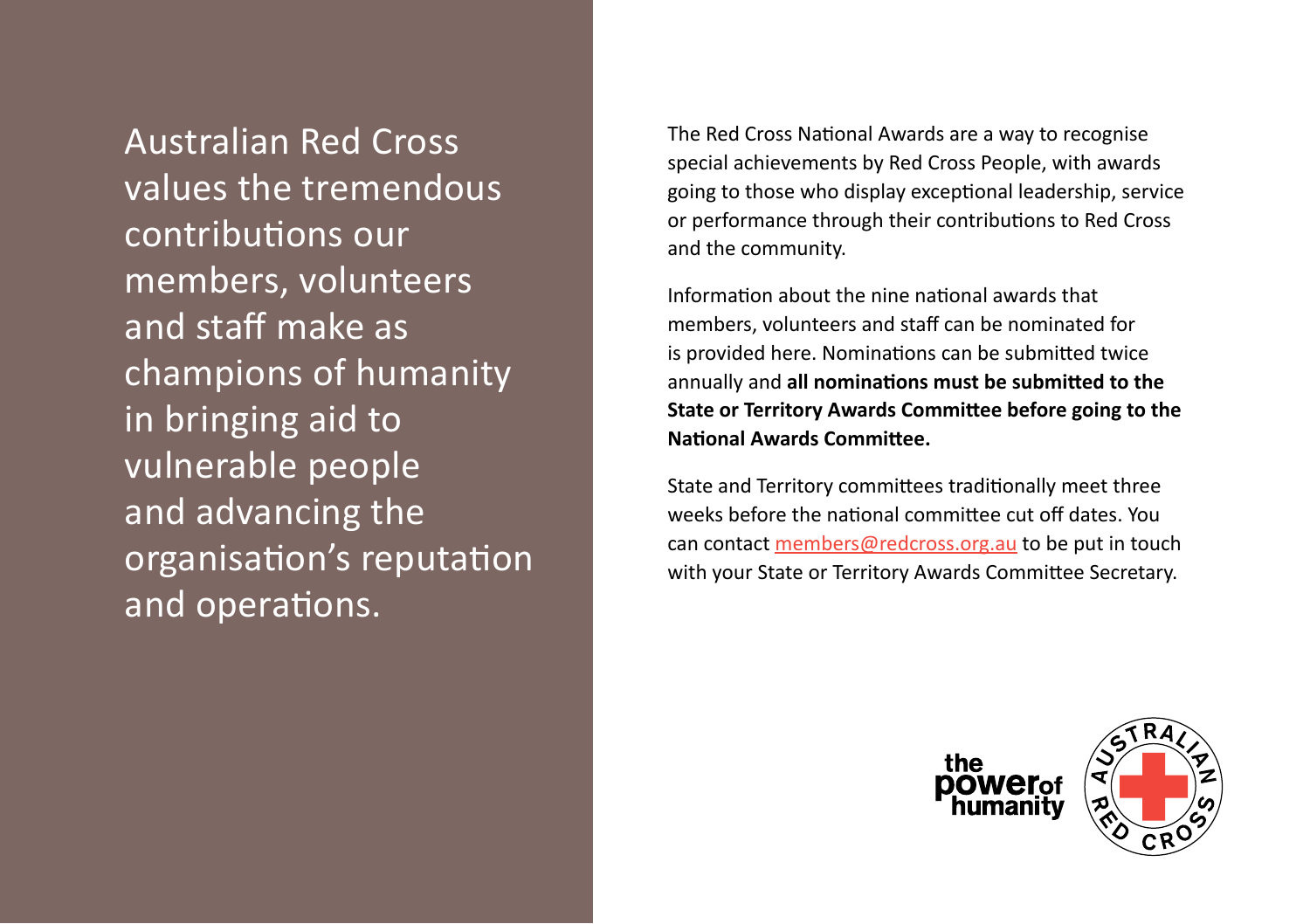

## **HONORARY LIFE MEMBERSHIP**

This is Red Cross' peak award for achievement, merit and service of the highest degree by a member. Only Red Cross service is relevant in the consideration of this award.

Ten years' service is generally regarded as a minimum period, although much longer terms usually apply in order to preserve the highest quality of service.

Devotion to Red Cross Principles, selfless humanitarian service to others, exceptional leadership and dedication to Red Cross are characteristic of those who receive the Honorary Life Membership award.



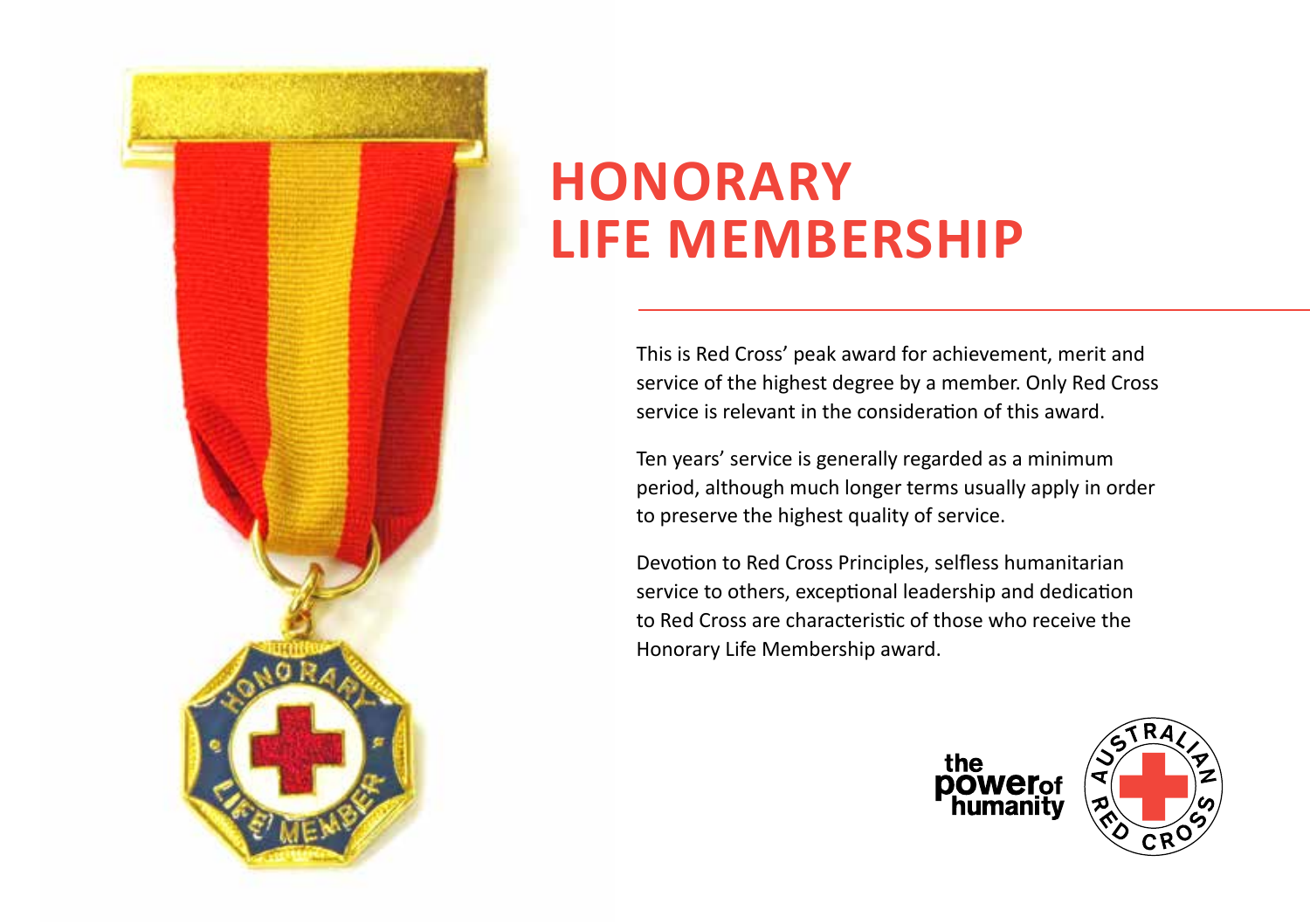

## **DISTINGUISHED SERVICE AWARD**

This award recognises distinguished service to Red Cross. Only Red Cross service is relevant in the consideration of this award.

Members, volunteers or staff who receive this award must demonstrate exceptional leadership over a period of at least six years.

Nominees may include those who have served in an exceptional fashion at a local, regional, divisional or national level.



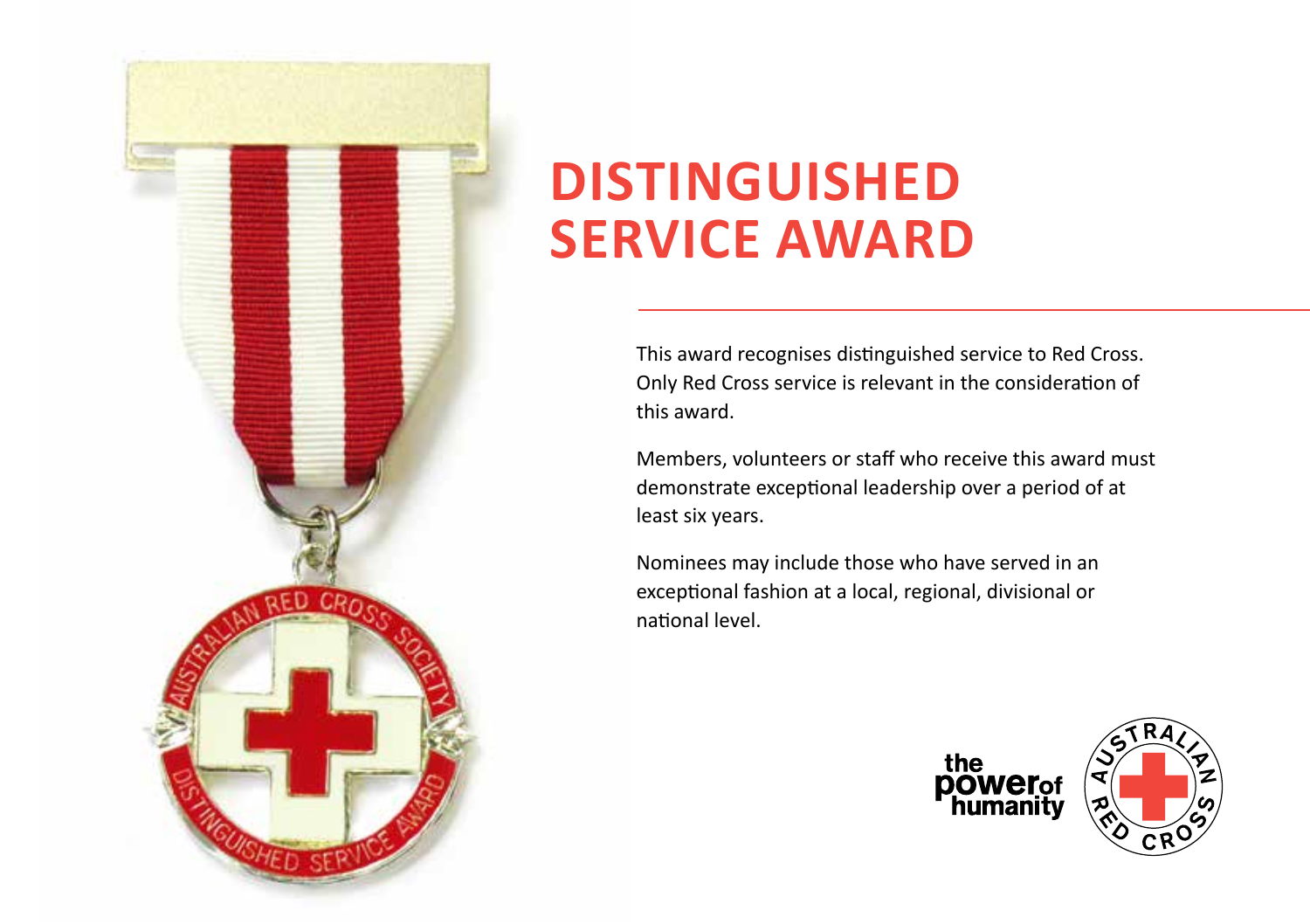

# **OUTSTANDING SERVICE AWARD**

This award recognises outstanding service to Red Cross. Only Red Cross service is relevant in the consideration of this award.

Members, volunteers or staff who receive this award must demonstrate dedication to Red Cross principles, ideally over a period of at least six years. Evidence of leadership within Red Cross is not a requirement for this award.

Nominees may include people who have served in a commendable fashion at a local, regional, divisional or national level.



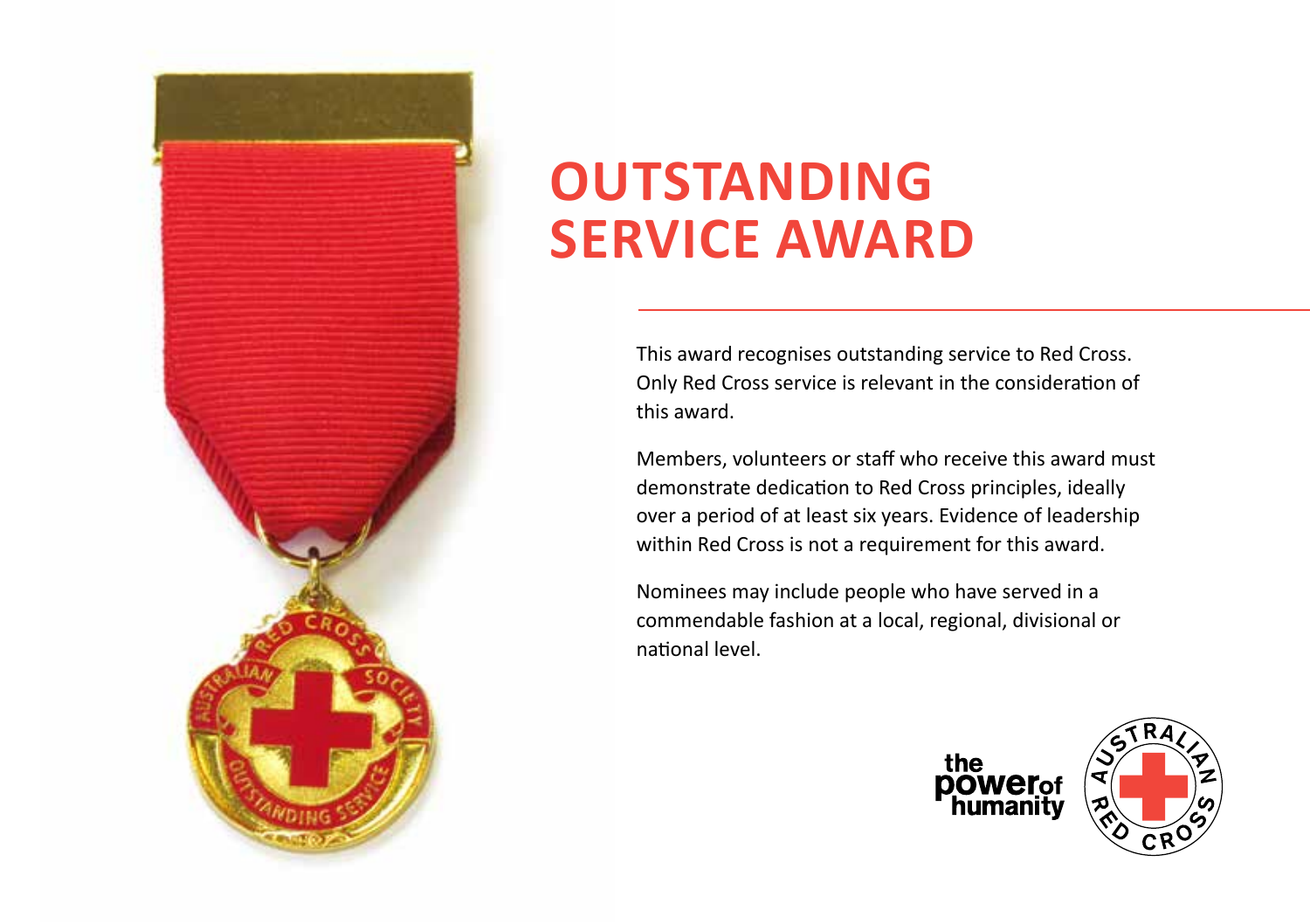

# **MERITORIOUS SERVICE AWARD**

This award is recognises meritorious service to Australian Red Cross. Nominees may include people who have given exceptional service during crises or disasters at any level.

Members, volunteers or staff who receive this award must demonstrate meritorious service of a definite, precise and outstanding nature to Red Cross, either in Australia or overseas, in a particular operation that is of limited duration.

Nominees may include people who have served in an exceptional fashion at a local, regional, divisional, national or international level.

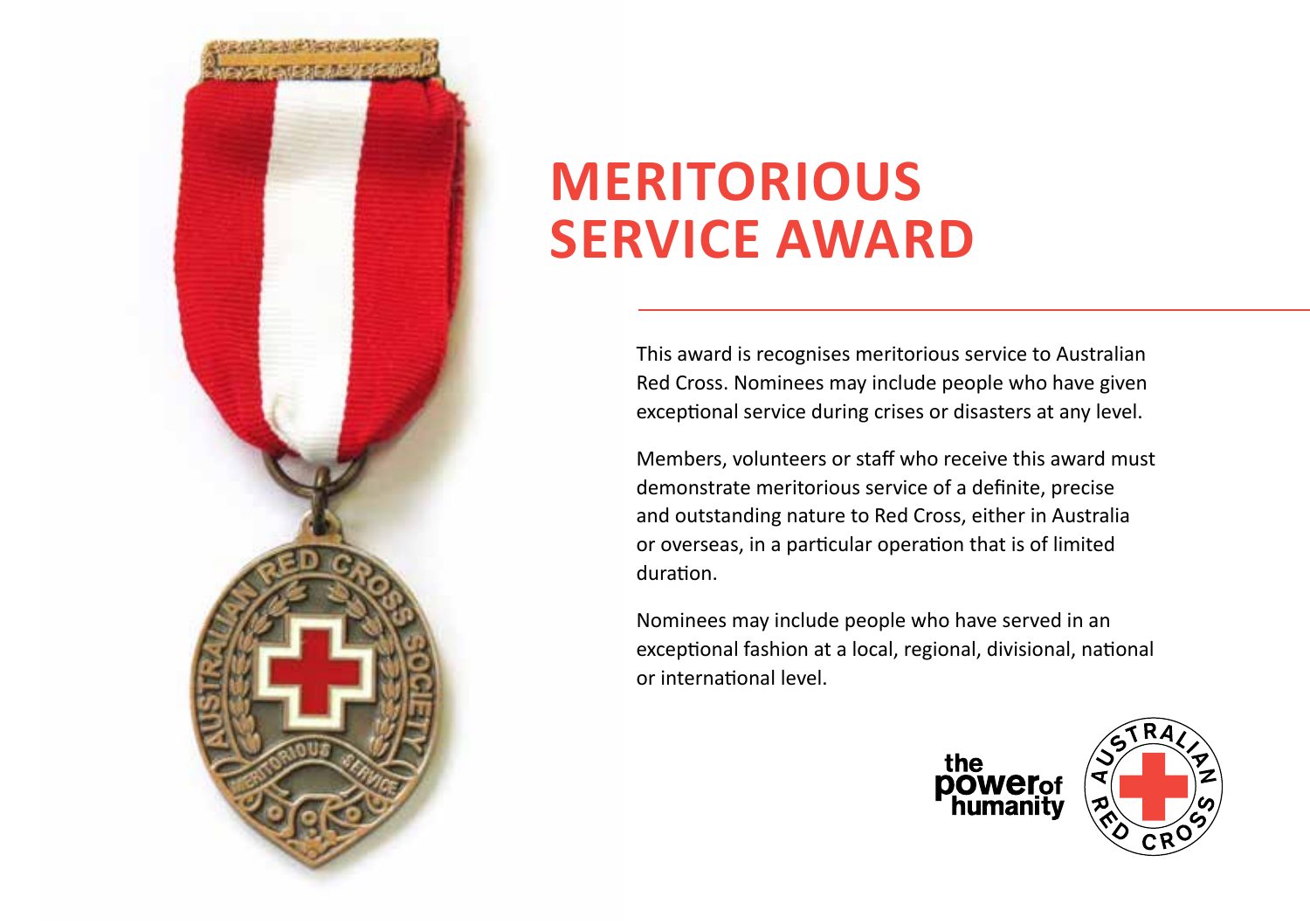

# **YOUTH MERITORIOUS SERVICE AWARD**

This award recognises service of special merit by Red Cross people aged 29 years or less. Only Red Cross service is relevant in the consideration of this award.

Members, volunteers or staff who receive this award must demonstrate exceptional service in pursuit of effective youth engagement.

Nominees may include people who have served in a commendable fashion at a local, regional, divisional or national level.



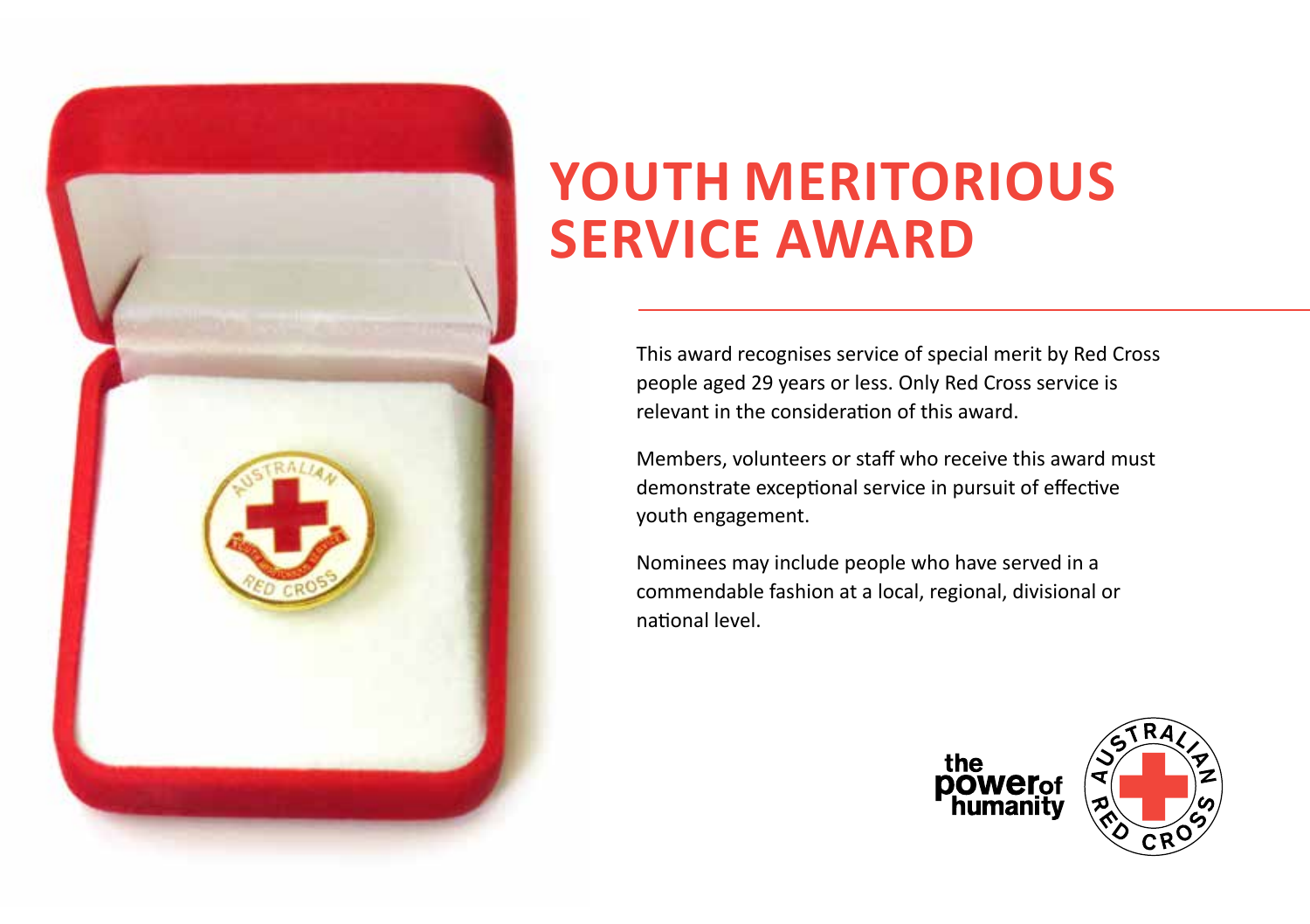

# **INTERNATIONAL SERVICE AWARD**

This award recognises service by Aid Workers who represent Red Cross Overseas. Only Red Cross service is relevant in the consideration of this Award.

Recipients of this award must demonstrate exemplary service of a commendable nature or over a lengthy period of time (exceeding 12 months) outside Australia carried out on behalf of Red Cross.

Nominees may include Aid Workers who have worked on Red Cross projects on one or more overseas field placements either in conflict relief, natural disaster relief or within a development project.



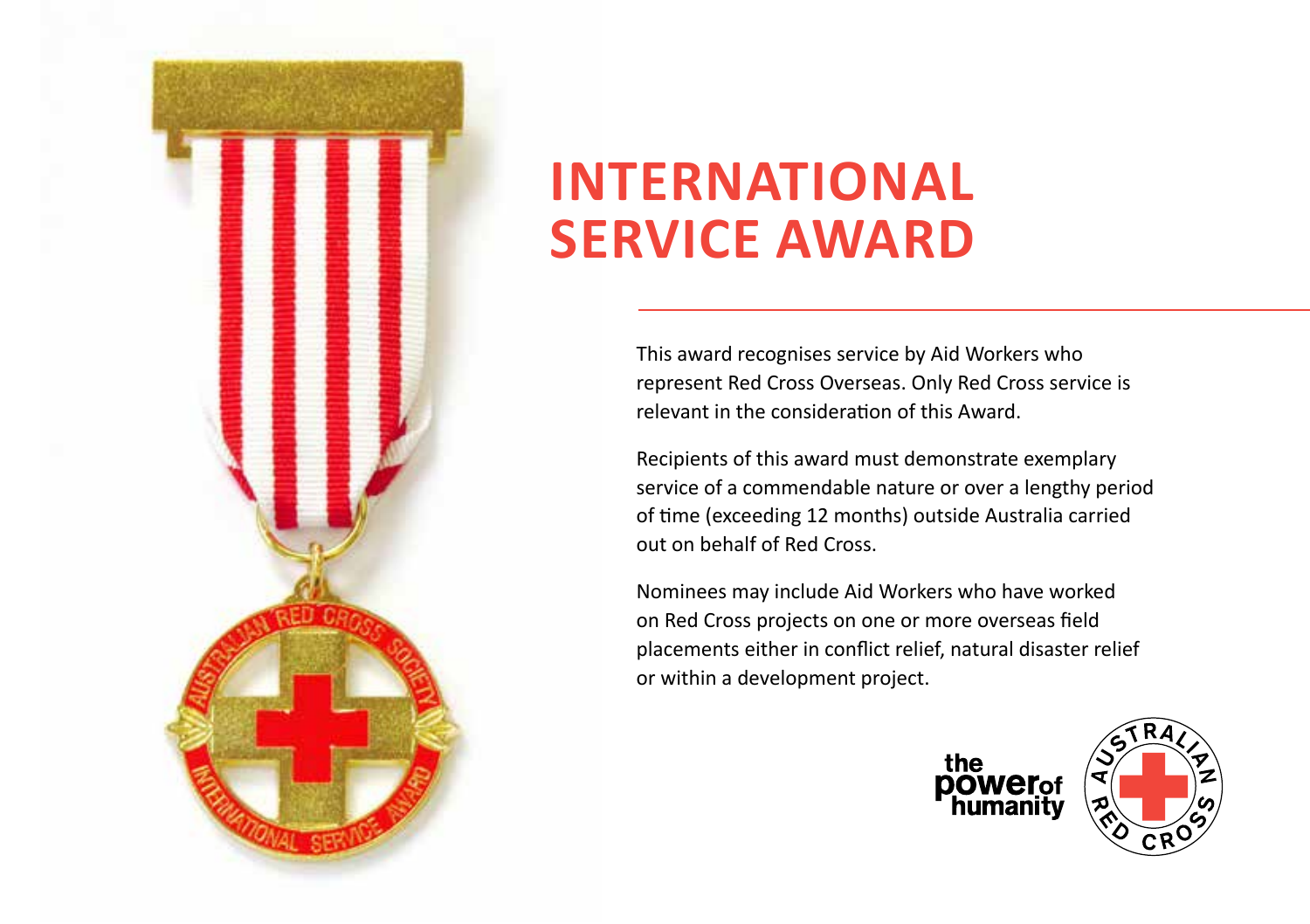

#### **DISTINGUISHED STAFF AWARD**

This award is for the purpose of recognising the dedication and service of Red Cross staff. Only Red Cross service is relevant in the consideration of this Award and a period of at least three years is preferable but not essential.

In recognising the dedication and service of Red Cross staff, there must be evidence of exceptional leadership.

Nominees may include people who have given exceptional service at a local, regional, divisional or national level.



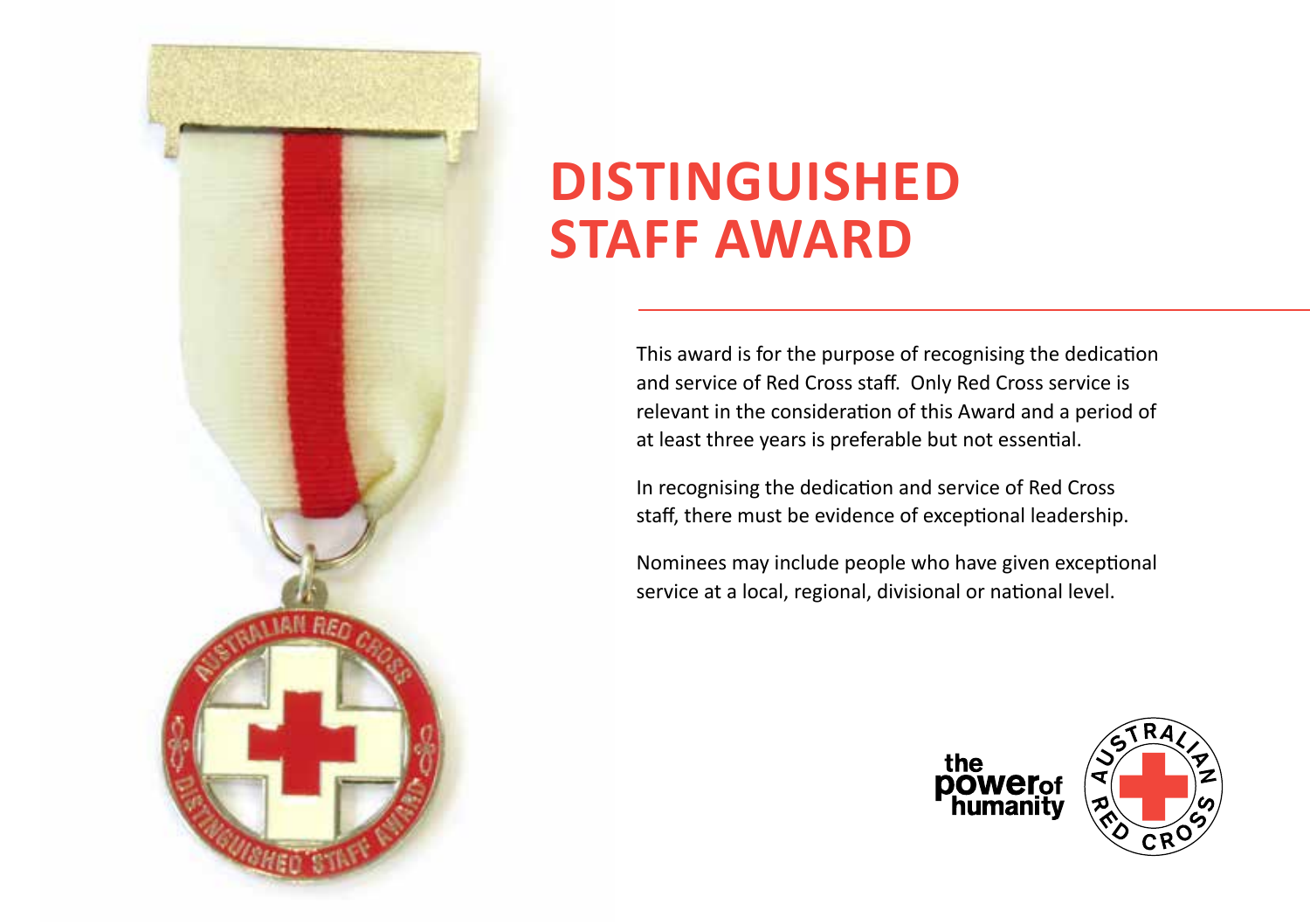

#### **DISTINGUISHED TEAM AWARD**

This award recognises outstanding service to Australian Red Cross by a team of people (members, volunteers or staff) where it is more appropriate to grant the award to a group than an individual.

In recognising Team Service to Red Cross, there must be evidence of a very close relationship between the team, and service of an exceptional nature, which has greatly enhanced the work or reputation of Red Cross.

Nominations may include teams working at a local, regional, divisional or national level.

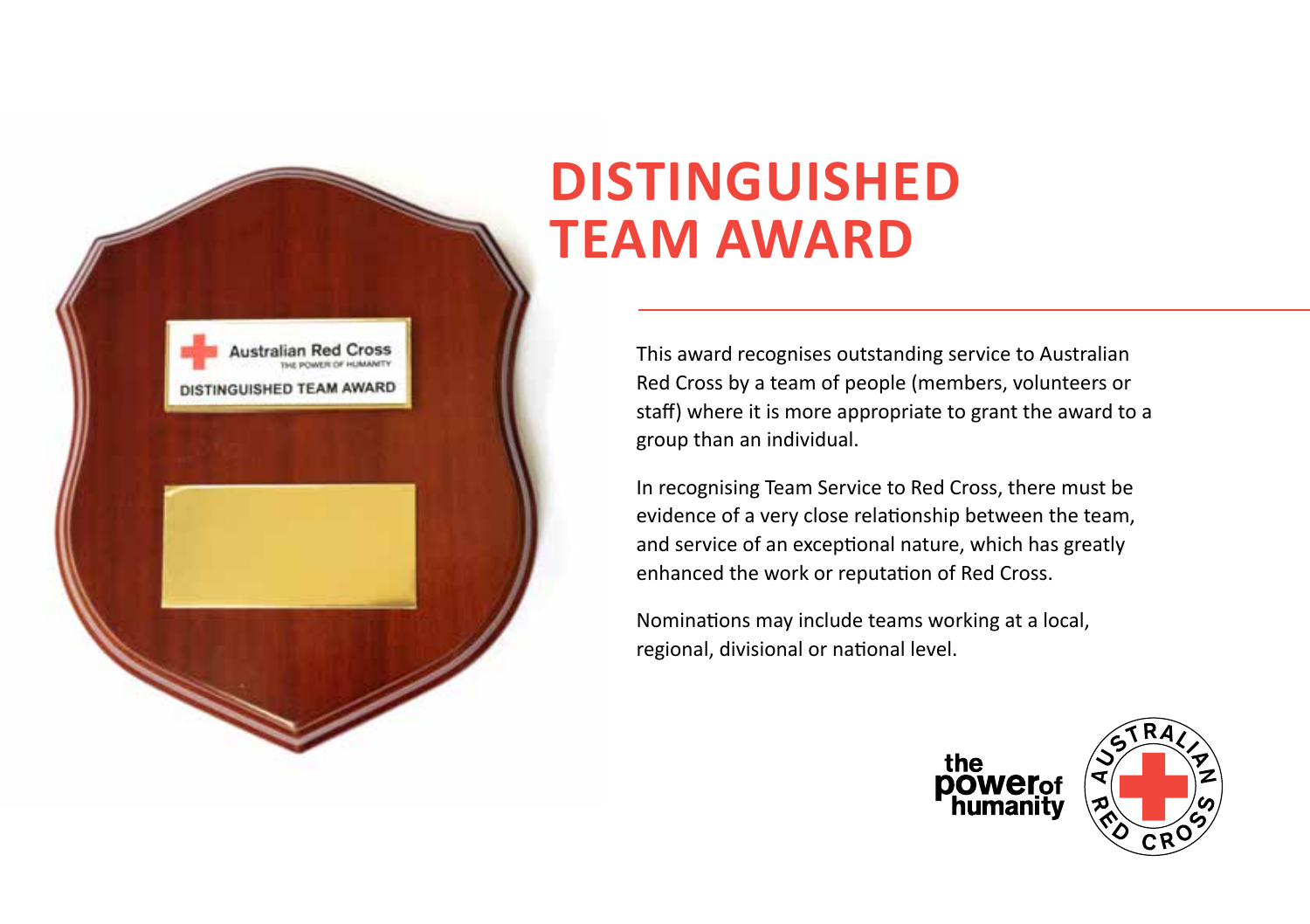

## **HUMANITARIAN PARTNER AWARD**

This award is for the purpose of recognising outstanding service to Red Cross by an external humanitarian partner.

In recognising the Red Cross Humanitarian Partner there must be evidence of a close relationship between the nominee and Red Cross over a substantial period and service of an exceptional nature, which has greatly enhanced the work or reputation of Red Cross.

Nominees may include Individuals, Corporations or Institutions who have served in an exceptional fashion. Examples can include schools, local and state government bodies or statutory corporations, small and large businesses.